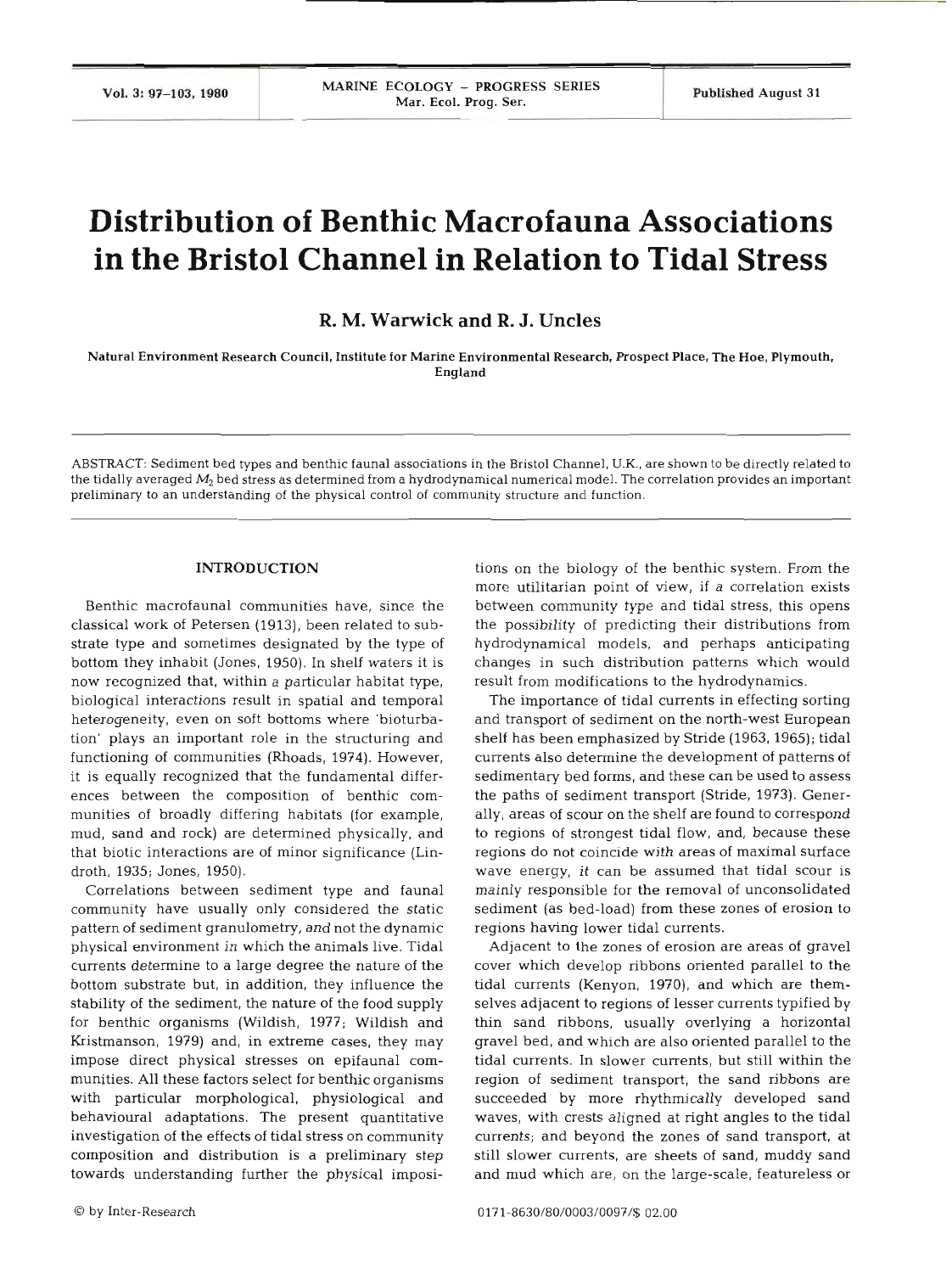smooth, and are due to deposition directly upon the sea bed.

Although these effects of tidal stress on the redistribution of mobile sediments have been recognized for some time, their consequences for the distributions of bottom fauna communities remain largely unexplored, at least quantitatively. The aim of this paper is to present a quantitative analysis of bed type and fauna1 type as functions of tidal stress at the sea bed as determined from a hydrodynamical numerical model of the Bristol Channel, a large, partially enclosed, vertically well-mixed body of water in the southwest of the British Isles.

#### **BRISTOL CHANNEL SUBSTRATE**

The Bristol Channel substrate has been described previously by Warwick and Davies (1977), and is summarised in Figure 1, where the distribution of bed types in the central part of the channel is based on side-scan sonograms, obtained by the NERC Institute of Oceanographic Sciences, and information for the bays is derived from Admiralty charts of the area. Briefly, Figure 1 shows that the inner part of the channel is a zone of erosion with a rock bed; gravel accumulates in the lower current region seaward of this zone, and may often form gravel ribbons (Type A of Kenyon, 1970), although these ribbons may occur patchily over the whole zone (only the major areas being shown in Fig. 1). The central part of the channel is a region of large sand waves, which is separated from the gravel and rock beds to the east by thin sand

ribbons usually overlying a gravel floor (Type B of Kenyon, 1970), and which adjoins regions of smooth sand to the north and south. At the seaward boundary, zones of erosion are also apparent off Caldy Island and, as a continuous band, between the headland (Hartland Point) and Lundy Island.

In the eastern Bristol Channel, the bed types of Bridgwater Bay and the upper Severn Estuary are governed by conditions not considered by Stride (1963, 1965, 1973) or Kenyon (1970), and are dependent on the extremely dense suspensions of particulate material maintained in the water column by the strong tidal currents. Kirby and Parker (1973) and Parker and Kirby (1977) have reported that during spring tides a water column may contain a virtually uniform distribution of suspended matter (with densities of the order of  $10<sup>4</sup>$  mg 1-l), whereas towards neap tides the suspended material tends to become stratified. At neap tides static fluid mud layers, typically a few metres thick with densities of the order of  $5 \times 10^4$  mg l<sup>-1</sup>, form near the sea bed. These layers exist beneath the water column with its normal mobile suspended load of roughly  $10^4$  mg  $l^{-1}$ (Kirby and Parker, 1977); although the transient fluid mud layers cannot be considered a true substrate, they must nevertheless have a profound influence on the benthic fauna, and must be considered ecologically as a distinct regime.

#### **BRISTOL CHANNEL BENTHIC COMMUNITIES**

Analysis of bottom samples from a grid of 153 stations in the Bristol Channel (Fig. 1 of Warwick and



Fig. 1. Distribution of sediment bed types in Bristol Channel and western Severn Estuary. Data based on slde-scan sonograms in central parts of the channel, and on Admiralty Charts in the bays. R: rock. G: gravel, S: sand. M: mud. Broken lines: positions of linear sand banks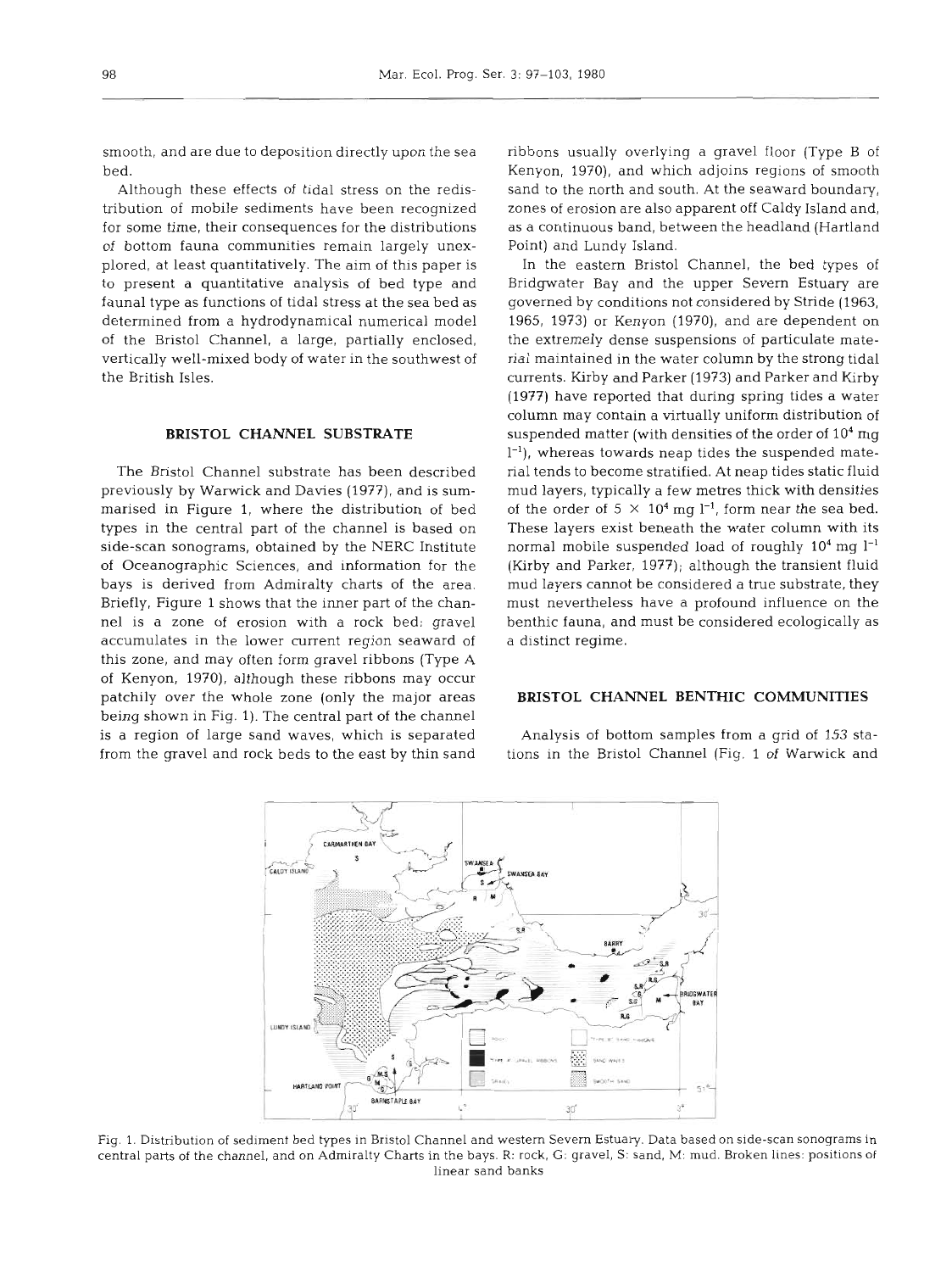Davies, 1977) has provided a description of the distribution of the macrofaunal communities (Fig. 2). An objective classification of stations, based on faunal attributes, recognized subgroupings within each major community which have quite closely defined substrate preferences. The *Venus* community takes two forms: a *Tellina* subcommunity associated with the fine stable sands of Carmarthen Bay, Barnstaple Bay and the eastem part of Swansea Bay, and a *Spisula* subcommunity associated with the mobile areas of coarser sand (sand wave zone) in the central area of the outer channel. The *Abra* community takes three forms: one associated with pure mud or sandy mud bottoms in the central part of Swansea Bay and innermost part of Barnstaple Bay, one associated with a large area of smooth muddy sand off the mouth of Carmarthen Bay and the last associated with the mixed fine and coarse bottoms of the gravel and sand ribbon areas fringing the midchannel *Venus* community. The *Modiolus* community in its pure form is found on the rock floors of the central channel and other areas of strong currents, such as that between Lundy and Hartland Point and, with varying admixtures of soft bottom species, near the *Abra* and *Venus* areas where the bottom comprises mixtures of pebbles, gravel and shells with some finer sediment. Further up-channel the strong tidal scour results in a reduced hard bottom community, and the fluid muds of Bridgwater Bay have a very reduced soft bottom community. A description of the specific composition of these faunal associations is given elsewhere (Warwick and Davies, 1977).

#### **NUMERICAL MODEL AND TIDAL STRESS**

Kenyon (1970) has related the existence of a particular type of sand ribbon to the maximum surface currents during spring tides, using velocity data compiled by Sager (1968): Type A sand or gravel ribbons being associated with typical currents of 2.5 knots, Type B sand ribbons with typical currents of 2 knots and sand waves with currents of less than about 1.5 knots. In the Bristol Channel it is possible to extend this analysis owing to our detailed knowledge of tidal currents which has been derived from a hydrodynamical numerical model of the region developed by one of us (RJU) in conjunction with data on bed type given in Figure **1.** 

The hydrodynamical model uses a **43** X 53 lattice of **3.1** km X **3.1 km** squares over the region in Figure **3** in order to compute surface elevations and depth averaged currents for the  $M_2$  (principal lunar semi-diurnal) tide, together with the associated quadratic stresses at the sea bed. As an illustration of how well the lattice represents the region, the discrete representation of coastal boundaries is shown in Figure **3.** For most of the region the currents at a point are predominantly parallel or antiparallel to a given straight line, with magnitude  $U$  (the overbar denoting a depth average), so that the magnitude of the instantaneous frictional stress is approximately:

$$
\tau = \mathrm{p}kU^2 \tag{1}
$$

where  $p$  is the density of seawater and  $k$  the friction parameter, with  $p \approx 1.03$  g cm<sup>-3</sup> and  $k = 2.5 \times 10^{-3}$ 



Fig. 2. Distribution of faunal associations in Bristol Channel, based on the chart of Warwick and Davies (1977) but showing major subdivisions of each community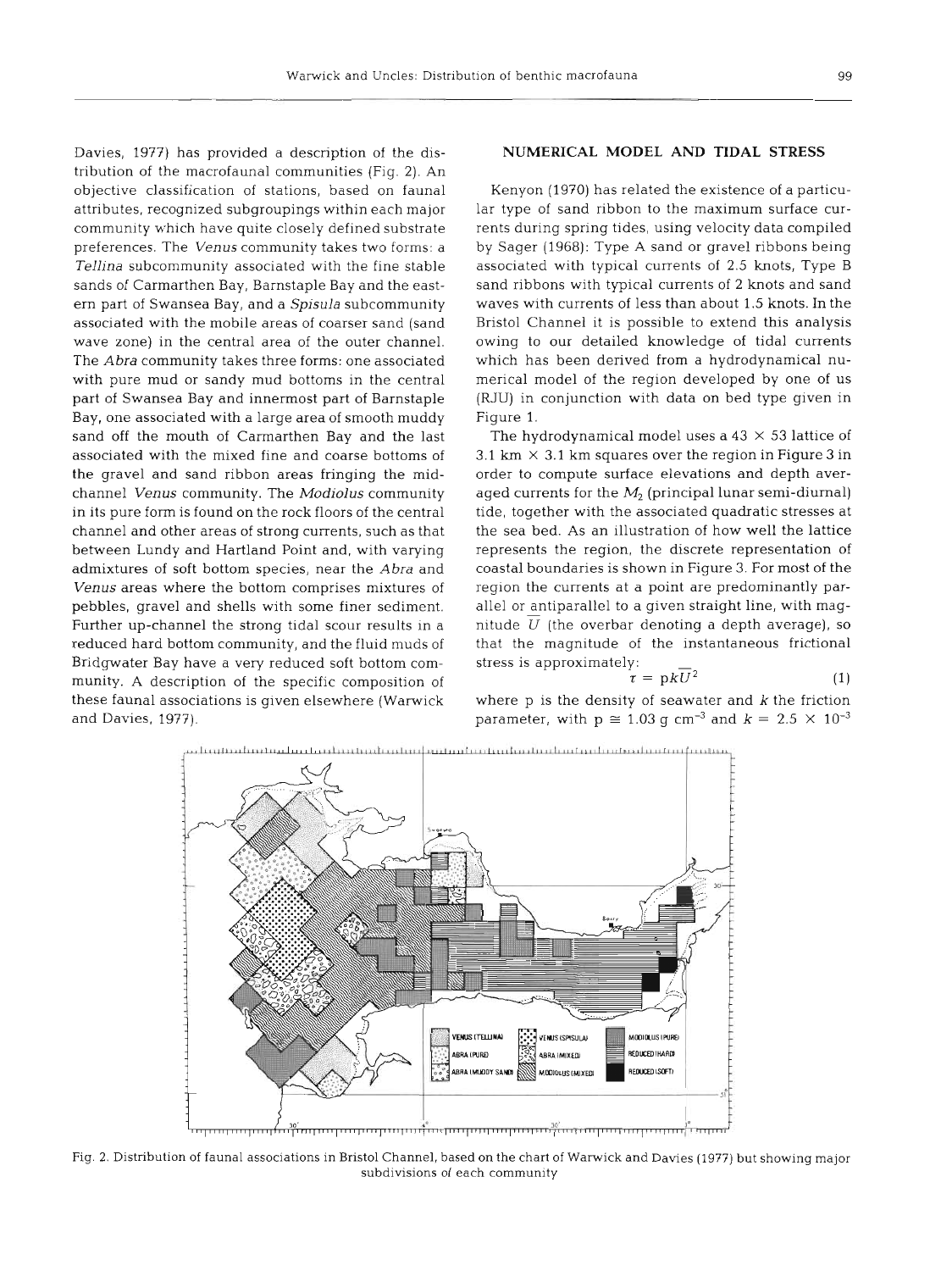(Proudman, 1953). Data in Sternberg (1968) indicate that the friction parameter should vary somewhat with sediment type, although the statistical significance of this observed variation is marginal; therefore, in absence of more detailed knowledge of the relationship between friction and sediment type, a constant value of k is used. Also,  $\overline{U}$  is essentially sinusoidal with amplitude  $\overline{U}_{\text{max}}$  (maximum flood or ebb current for  $M_2$ tides). Thus, the maximum stress at the sea bed during  $M<sub>2</sub>$  tides is, from Equation (1), approximately:

$$
\tau_{\text{max}} = \mathrm{p}kU^2_{\text{max}} \tag{2}
$$

and the tidally averaged  $(<)$ ) stress for  $M_2$  tides is approximately:

$$
<\tau> = \mathrm{p}k < U^2> = \frac{1}{2} \mathrm{p}kU_{\mathrm{max}}^2
$$
 (3) w

so that:

$$
\tau_{\text{max}} = 2 < \tau \tag{4}
$$

It follows that the maximum stresses during *M,* tides can be estimated by multiplying the contour values given in Figure 3 by a factor of 2.

It has been shown from current measurements (by R. J. U. and M. B. Jordan of this laboratory) that the spring and neap tidal currents in the region have very nearly the same orientation and the  $S_2$  (solar semi-diurnal) tidal currents are, on average, 36 **'/a** of the magnitude of the  $M_2$  tidal currents; the mean spring currents,  $U^*$ , herefore 1.36 times the  $M_2$  currents, so that:

$$
U^*_{\text{max}} = 1.36 U_{\text{max}} \tag{5}
$$

and at mean spring tides the maximum stresses are, from equations (2), (4) and **(5),** approximately:

$$
\tau^*_{\text{max}} = 2 < \tau^* > = 1.8 \ \tau_{\text{max}} = 3.7 < \tau > \tag{6}
$$

from which it follows that the maximum stresses at mean spring tides are approximately 3.7 times those shown in Figure 3.

Finally, it is useful to relate the depth averaged currents computed from the model to the surface streams,  $U_{s}$ , since many studies of sediment movement appear to use this measure; this can be achieved by applying Van Veen's (1938) profile for the maximum tidal current:

$$
U_{\text{max}} = U_{s, \text{max}} \cdot (Z/h)^{0.19} \tag{7}
$$

where  $z$  is the height above the sea bed and  $h$  the depth of water; from equation (7) it follows that:

$$
U_{s, \text{max}} = 1.19 U_{\text{max}} \tag{8}
$$

and at spring tides, using Equations (5) and (8):

$$
\overline{U} \cdot_{s. \text{max}} = 1.19 \ \overline{U} \cdot_{\text{max}} = 1.6 \ \overline{U}_{\text{max}} \tag{9}
$$

None of the relationships given in Equations (1) to (9) is exact; however, the comparisons of bed and community types with tidal stress use precise values of the stress derived from modelled currents, and Equations (1) to (9) are used only to provide estimates of the stresses for conditions other than those modelled and estimates of the depth averaged and surface currents.



Fig. 3. Tidally averaged magnitude of sea bed stress in dynes cm<sup>-2</sup> for M<sub>2</sub> tides in Bristol Channel. Data presented for the whole repon modelled; discrete representation of coastal boundaries shown in order to indicate the extent to which the lattice is able to approximate the topography of the area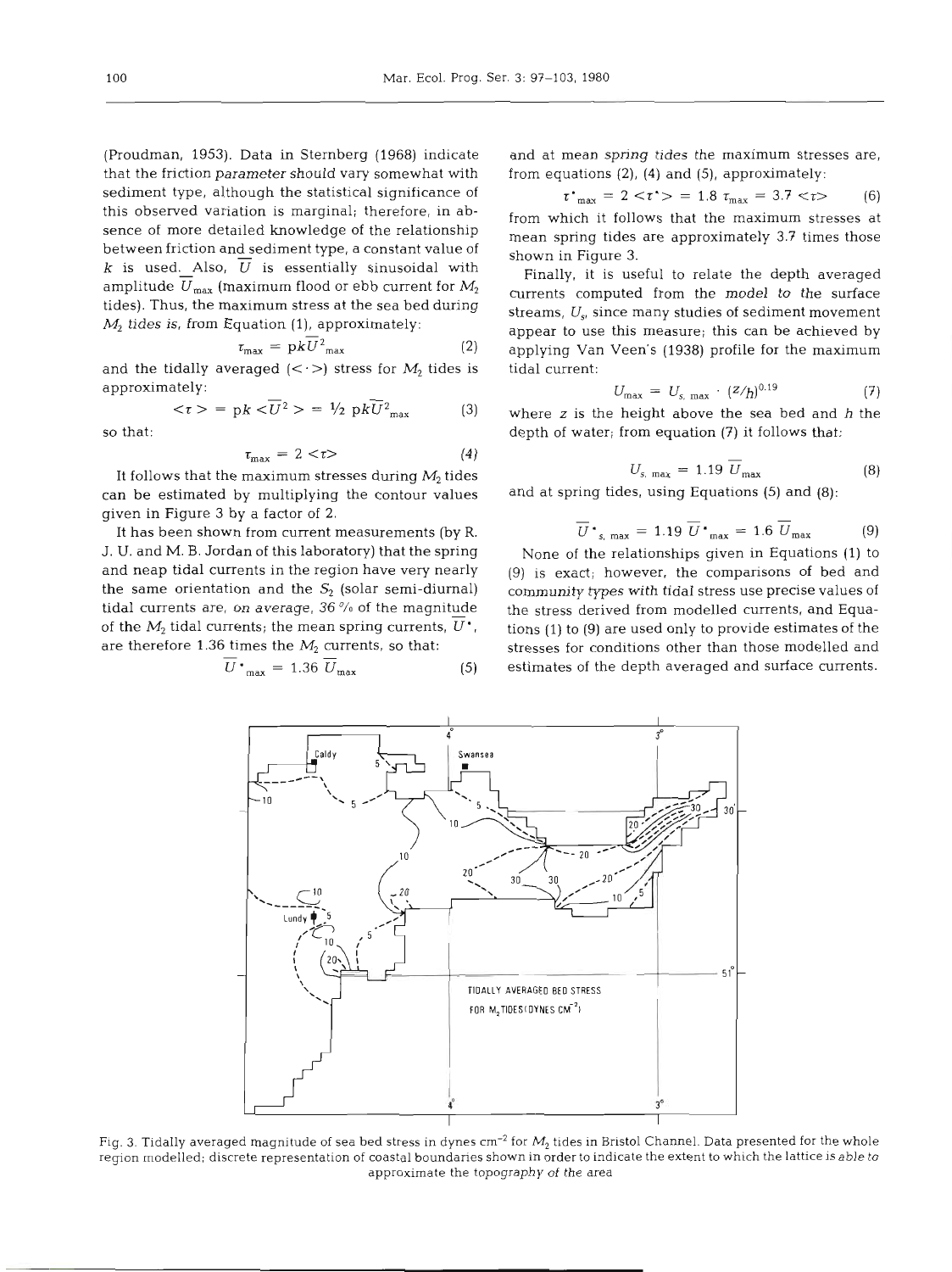## **COMPARISON OF TIDAL STRESS WITH BED TYPE**

Data for tidal stress from Figure 3 and bed type from Figure 1 are compared for each 3.1 km **X** 3.1 km square of the numerical model; the results are summarized in Figure 4(a) in which the mean tidally averaged stress for  $M_2$  tides ( $\lt t$ ), and its standard error, is plotted against bed type. Also shown are the number of data points used to derive the mean and standard error, and the values of  $U_{\text{max}}$  corresponding to  $\langle \tau \rangle$ , as derived from Equation (3). The bed types were recognized from side-scan sonar. Data are not plotted for Bridgwater Bay because of the anomalous physical and ecological regimes resulting from the presence of fluid mud.

Figure 4(a) shows that the qualitative dependence of bed type on tidal stress in the Bristol Channel is similar to that proposed by Stride (1963, 1965) for the whole of the north-west European shelf; with the exception of the rock bed type and Type A gravel ribbons, the standard errors show that each bed type is associated with a distinct mean stress - the overlap for rock and gravel ribbons being a consequence of the patchiness of the gravel ribbons, the gravel accumulating in strike hollows in the rock, which then serve as source points for the ribbons. The standard deviations are muc larger than the standard errors, and show that the overlap between bed types is considerable, as one would expect, because the presence of a particular bed

type depends not only on tidal stress, but also on grain size, availability of sediment and, to some degree, the water depth and proximity to the coastal surf zone (through the influence of surface waves).

Using Equation **(g),** in conjunction with the values of  $U_{\text{max}}$  plotted in Figure 4, it is possible to assign typical maximum surface spring tide currents for each bed type, in order to compare our results with those given by Kenyon  $(1970)$ ; this yields 4 knots  $(2 \text{ m s}^{-1})$  for Type A gravel ribbons (compared with a value of 2.5 knots given by Kenyon), 3 knots  $(1.5 \text{ m s}^{-1})$  for Type B sand ribbons (compared with 2 knots), reducing to 2.5 knots  $(1.3 \text{ m s}^{-1})$  for sand waves (compared with 1.5 knots). Typical values for the Bristol Channel are therefore about 1 knot  $(0.5 \text{ m s}^{-1})$  higher than those considered to be typical for the shelf seas to the south-west of England; this implies that the grain size for each bed type in the Bristol Channel is larger than that for the corresponding type on the shelf.

# **COMPARISON OF TIDAL STRESS WITH COMMUNITY TYPE**

In Figure 4(b) values of the tidally averaged *M,* bed stress at each benthic sampling station derived from the  $43 \times 53$  lattice are plotted for each macrofaunal association. This figure shows that each community subdivision has its centre of distribution at a particular bed stress value, the means varying from **2** dynes cm-2



Fig. 4. Bed types and faunal types as functions of both tidally averaged sea bed stress,  $\langle \tau \rangle$ , for  $M_2$  tides, and associated maximum depth averaged  $M_2$  current speeds,  $U_{\rm max}$ . Plotted values: means and standard errors of stresses over regions associated with a particular bed or faunal type. Also shown are number of data points used to estimate means and standard errors. 4a: Bed type; R: rock, A: Type **A** gravel ribbons, G: smooth gravel, B: Type B sand ribbons. SW: sand waves, SS: smooth sand, SSM': smooth sand or mud for the bays. 4b: Fauna1 type; horizontal lines: values of bed stress which ideally separate faunal associations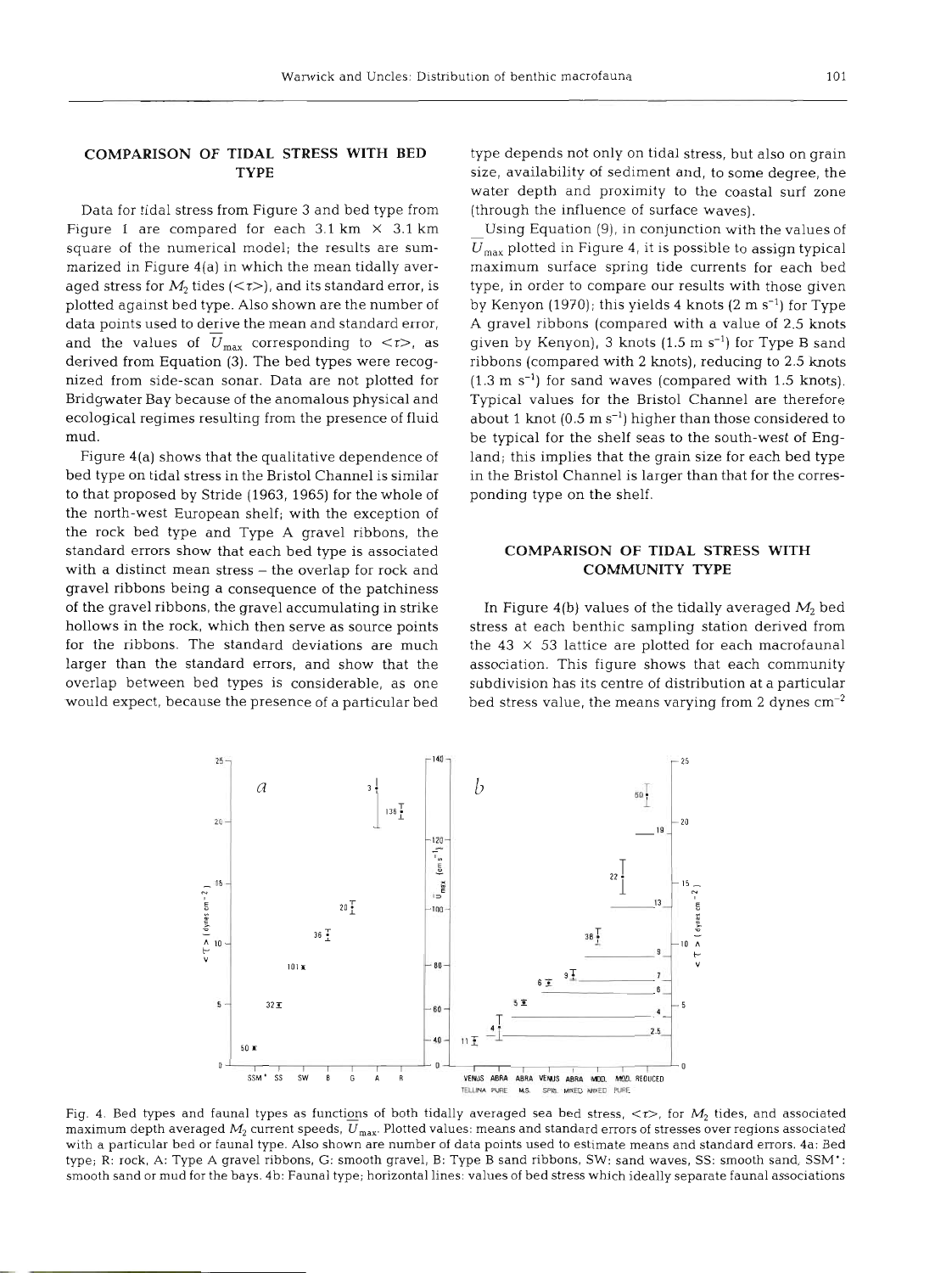for the stable *Venus* communities of the outer bays to 22 dynes  $cm^{-2}$  for reduced communities in the upper part of the channel. Bed stress values mid-way between the means for each fauna type are indicated on Figure 4(b); these values, which serve as separations of faunal types, are plotted as contours in Figure 5. This figure may be considered as an idealised simulation of faunal distributions assuming that they relate directly to tidal stress with no overlap between them, and is in remarkably good agreement with the observed distributions shown in Figure 2. Figure 5 shows finer detail than is evident from the observed distributions, which were based on a coarser grid but, in cases where additional information about the fauna is available, there is good agreement in this detail, for example, the relative distributions of *Venus (Tellina)* and *Abra*  (pure) communities in Swansea Bay. Other details, for example the narrow bands of *Abra* (pure) community bordering the *Venus (Tellina)* communities of Carmarthen and Barnstaple Bays, may have escaped observation.

The relationship breaks down in the fluid mud regions of the Severn Estuary, where the predicted *Modiolus* community is replaced by the Reduced Soft Bottom community. In these regions the suspended particulate load in the water is always exceptionally high, so that where current speeds are slightly reduced fluid mud develops, as discussed earlier; we suggest, therefore, that the empirical relationship between community type and bed stress should not be used where the secchi-disc depth is less than about 0.5 m.

#### **DISCUSSION**

Although we have, for the first time, established a direct correlation between faunal type and tidal stress, the underlying causes for this relationship require further examination. At high current speeds the reduction in species between the *Modiolus* and Reduced Hard Bottom communities is undoubtedly related to the relative abilities of species to maintain a foothold, by the use of various adhesive and behavioural mechanisms at very high levels of tidal stress. At lesser current speeds the differences in fauna between the mobile areas of sediment transport (sand waves) and more stable areas presumably involve mechanical resistance to abrasion as well as feeding behaviour. Species in the sand wave zones tend to be robust filter feeders and those in sedimentary areas include more delicate deposit feeders. Warwick and Davies (1977) have discussed elsewhere the contrasting morphological characters of benthic species in these two areas.

The applicability of this relationship to other shallow water areas requires testing, but wherever community structure is physically controlled, the correlation is likely to hold good. In deeper water, where physical processes are of smaller magnitude, species associations are more likely to be determined by biological interactions (Sanders, 1968) and the relationship described here may not be apparent.

*Acknowledgements.* This work *forms* part of the estuarine ecology programme of the Natural Environment Research



Fig. 5. Bed stress contours for Bristol Channel selected from Figure 4b to delineate faunal associations